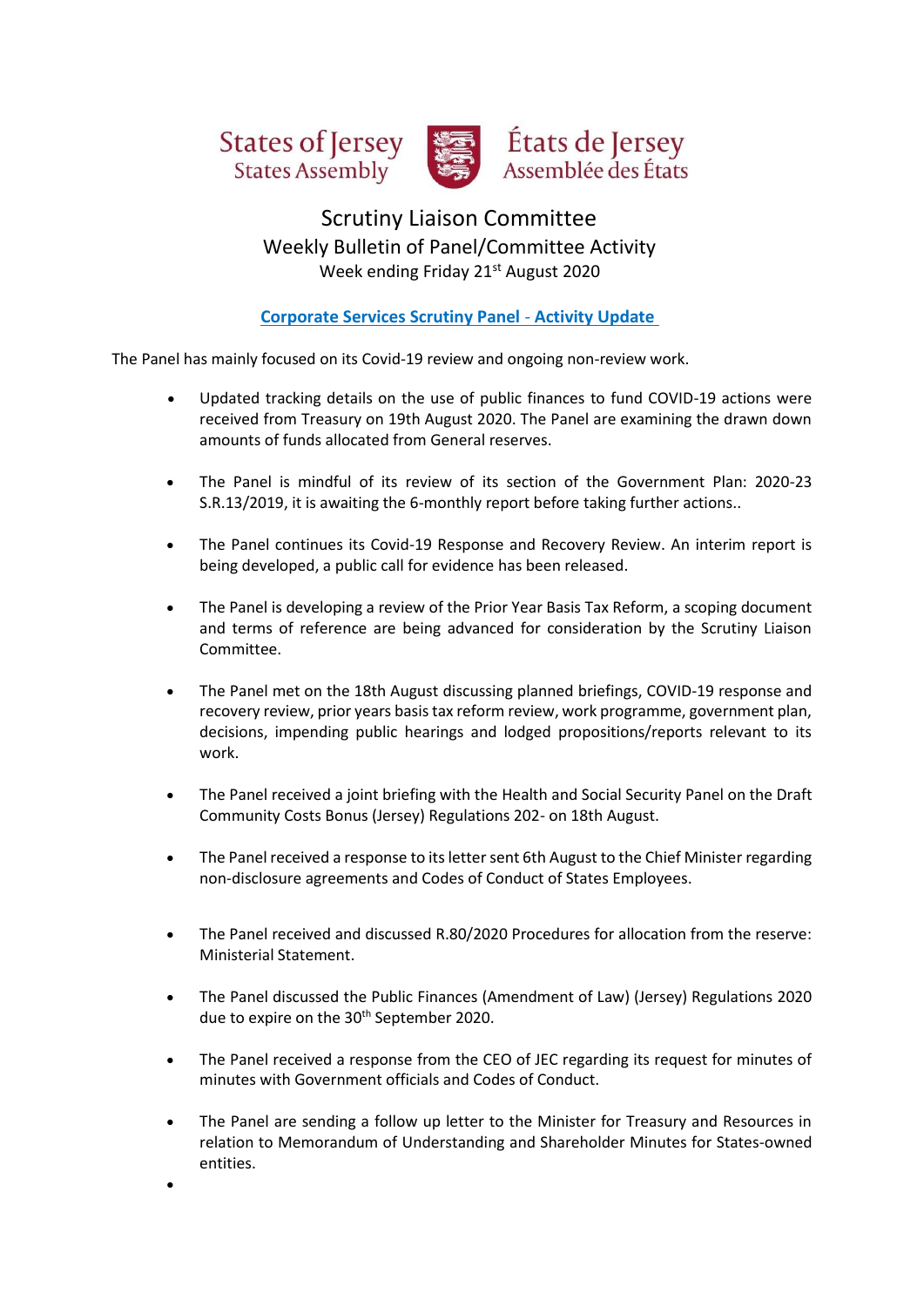• The Panel are sending a letter to the States Employment Board regarding disciplinary procedures for senior leadership and monitoring of staff absences.

#### **Future meetings/briefings**

- The next meeting of the Panel is scheduled for Tuesday 1st September at 9.30am.
- The weekly briefing with the Minister for Treasury and Resources was postponed on the 19<sup>th</sup> August 2020 and is in the process of being re-organised.
- A briefing on Consultants: Reporting on their use by the Government of Jersey is scheduled with the Chief Minister for Friday 11th September at 2pm.
- A briefing with the Chief Minister on Migration Policy is being scheduled.
- A meeting with the Psychologists for Social Change Jersey Branch is being scheduled.
- A Public Hearing with the Chief Minister to discuss the Government Plan 2021-24 has been scheduled for 13th October at 10am.
- A Public Hearing with the Minister for Treasury and Resources to discuss the Government Plan 2021-24 has been scheduled for 26th October at 3.30pm.
- A Quarterly Hearing with the Minister for Treasury and Resources is scheduled for Monday 14th September at 1.30pm.
- A Quarterly Hearing with the Chief Minister is scheduled for Friday 18th September at 2pm.

# **Economic and International Affairs Panel**

# **Activity Update**

## **Covid-19**

- The Panel is undertaking a joint review with the Corporates Services Scrutiny Panel on the Covid-19 recovery work. The Panel will work closely with the Corporate Services Panel on the review, particularly as remits crossover. As part of this work, the Panel has decided to present an interim report on the response to Covid-19 to date, which is due to be completed during August. The Panel has started to contact stakeholders to gather evidence for its interim report.
- The Panel, alongside the Corporate Services Panel, agreed to appoint Mr Stuart Fair and Mr Jeffery Matsu, of the Chartered Institute of Public Finance and Accountancy as expert advisors for its review of the Covid-19 response and recovery review. The Panel will meet with its advisors once its interim report has been completed.
- The Panel was having weekly catch-up meetings with the Minister for Economic Development (normally on a Thursday morning) but these have now reduced to the last Thursday of every month.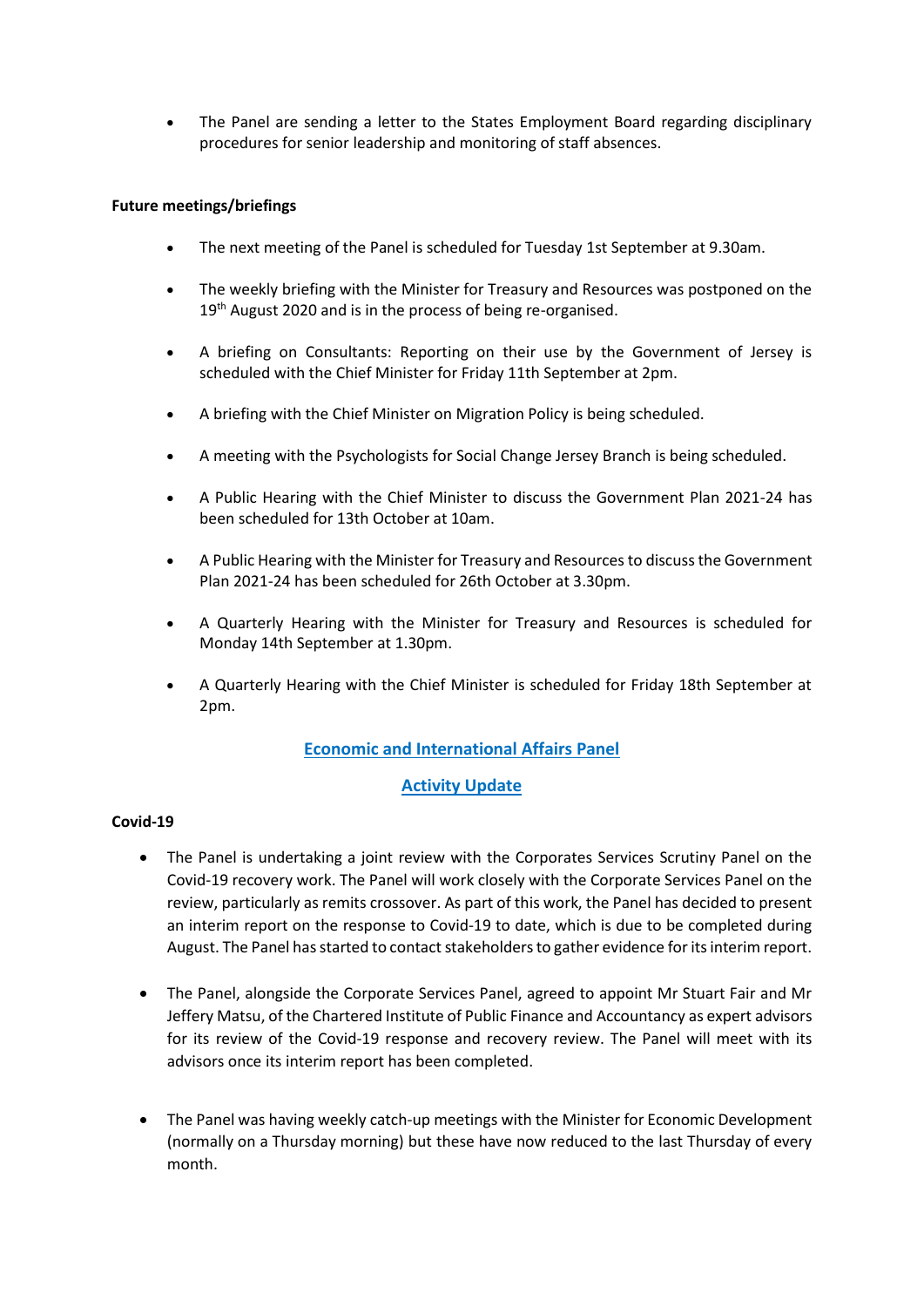- The Panel is due to receive the Chamber of Commerce for its weekly catch-up on 21st August.
- The Panel will next meet on 21st August.

#### **Other reviews**

- **Review of CICRA** The Panel requested submissions from a range of stakeholders. The deadline to receive submissions was the 31st July, but some stakeholders have asked for an extension. So far, the Panel has received response from Sure, JT, Guernsey, Consumer Council, and the Institute of Directors. The Panel is due to hold a Public Hearing with the Economic Development Minister on 11th September.
- **External Relations Processes** to the Panel's report is due to be sent to the External Relations Department for factual checking.
- **Government Plan** The Panel has been discussing the Government Plan in light of the Covid-19 Crisis. With the Government Plan due to be lodged in October, the Panel has decided to evaluate its proposals and consider the Government Plan's workstreams in view of the changing circumstances. At the Panel's meeting on 10 July, the Panel agreed it would begin to consider the RAG ratings that were attributed to the projects at the time of the previous Government Plan Review in view of the funding requirements, and the current circumstances and priorities regarding each project as part of the Government Plan Review. In that regard, the Panel is due to send each of the Ministers under its remit a letter asking about the status of the projects identified in the previous Government Plan.
- **P.129 Mandatory Disclosure Rules** The Panel called-in the legislation following a delay in receiving information from the Department. The Panel received a briefing on the proposition on 20th August.

#### **Quarterly Hearings**

- The Panel has requested an additional Hearing with the Minister for Economic Development at the end of September.
- The Panel is due to hold a Public Quarterly Hearing with the Minister for International Development on Friday 4th September.

# **Children, Education and Home Affairs Panel**

#### **Briefings/Meetings arranged/work undertaken**

• In relation to Covid-19, the Panel is considering the Government Plan in light of the crisis. The Panel has decided to evaluate and consider the current Government Plan's projects in view of the changing circumstances.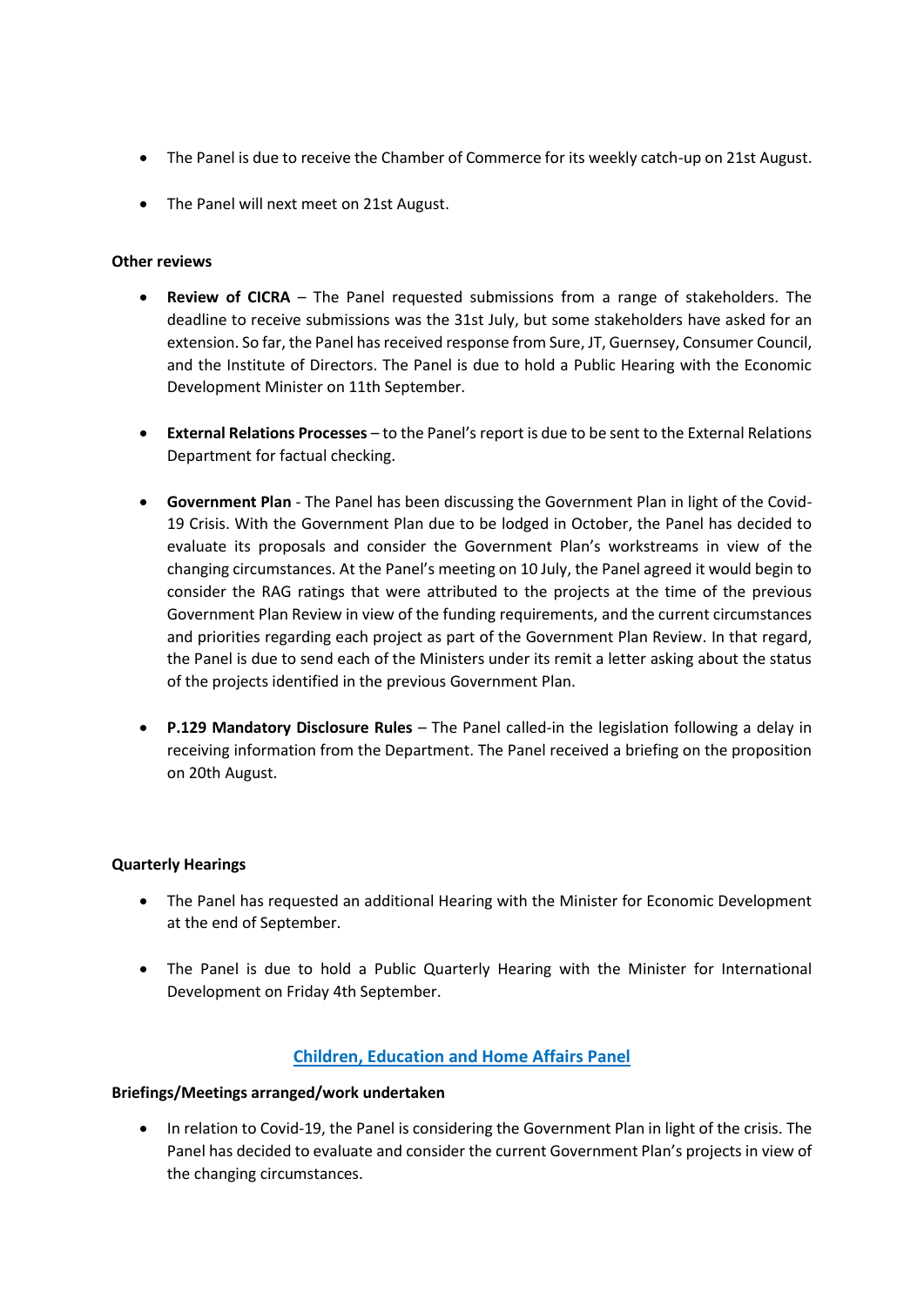- At the Panels meeting on Monday  $17<sup>th</sup>$  August, the Panel noted that P.103/2020 Draft Covid-19 (Amendments – Extension, Suspension and Repeal) (Jersey) Regulations 202- had been lodged by the Minister for Health and Social Services. As the proposition refers to legislation that has been examined by the Panel during the Covid-19 outbreak, the Panel will be considering the legislation that falls within its remit contained in the proposition in respect of whether it will be repealed, extended or suspended. It is anticipated that the Panel will discuss this and any follow up actions at its next meeting.
- The Panel is keeping a watching brief on the Draft Covid-19 (Fixed Penalty Notices) (Jersey) Regulations 202- which is being considered in light of the Covid-19 response. During a Quarterly Public Hearing with the Minister for Home Affairs on Friday 10<sup>th</sup> July the Panel was informed that the Fixed Penalty Notice legislation had been placed on hold and that no further action would be taken regarding the legislation at this time.
- The Panel continues to have a weekly meeting, on a Monday, with the Minister for Education to remain informed around the Covid-19 response within her remit. At its meeting on Monday 17<sup>th</sup> August, the Panel discussed matters regarding exam results in the absence of the exam process. The Panel is also due to arrange further catch up meetings with the Minister for Home Affairs and Minister for Children and Housing.
- The Panel is considering any follow up actions in relation to the amendment to the Unlawful Public Entertainment Regulations that was made at the start of the Covid-19 outbreak. The Panel discussed the regulations at its Panel meeting on Monday 17<sup>th</sup> August. It will consider any follow up actions at its next Panel meeting after liaising with the Legislative Drafting Office on proposals discussed.

## **Business as usual work**

The Panel is commencing its business as usual work programme as Covid-19 related work begins to ease.

#### **Briefings/Meetings arranged/work undertaken**

#### • **Teacher Recruitment and Retention Review**

The Panel is finalising its work on the Teacher Recruitment and Retention Review with the intention to present its report imminently. The Panel anticipates it will present its report on Tuesday 25<sup>th</sup> August.

#### • **Government Plan**

The Panel will be discussing the Projects comprised in the Government plan in relation to the RAG ratings it attributed to them during the previous Government Plan Review process, as well as any actions to follow. It is also due to consider the manner in which it will approach its scrutiny of the upcoming iteration of the Government Plan. This work will be undertaken over the next couple of months and it is currently arranging public hearings with the Ministers within its remit to take place in October 2020.

## • **Taser Proposition**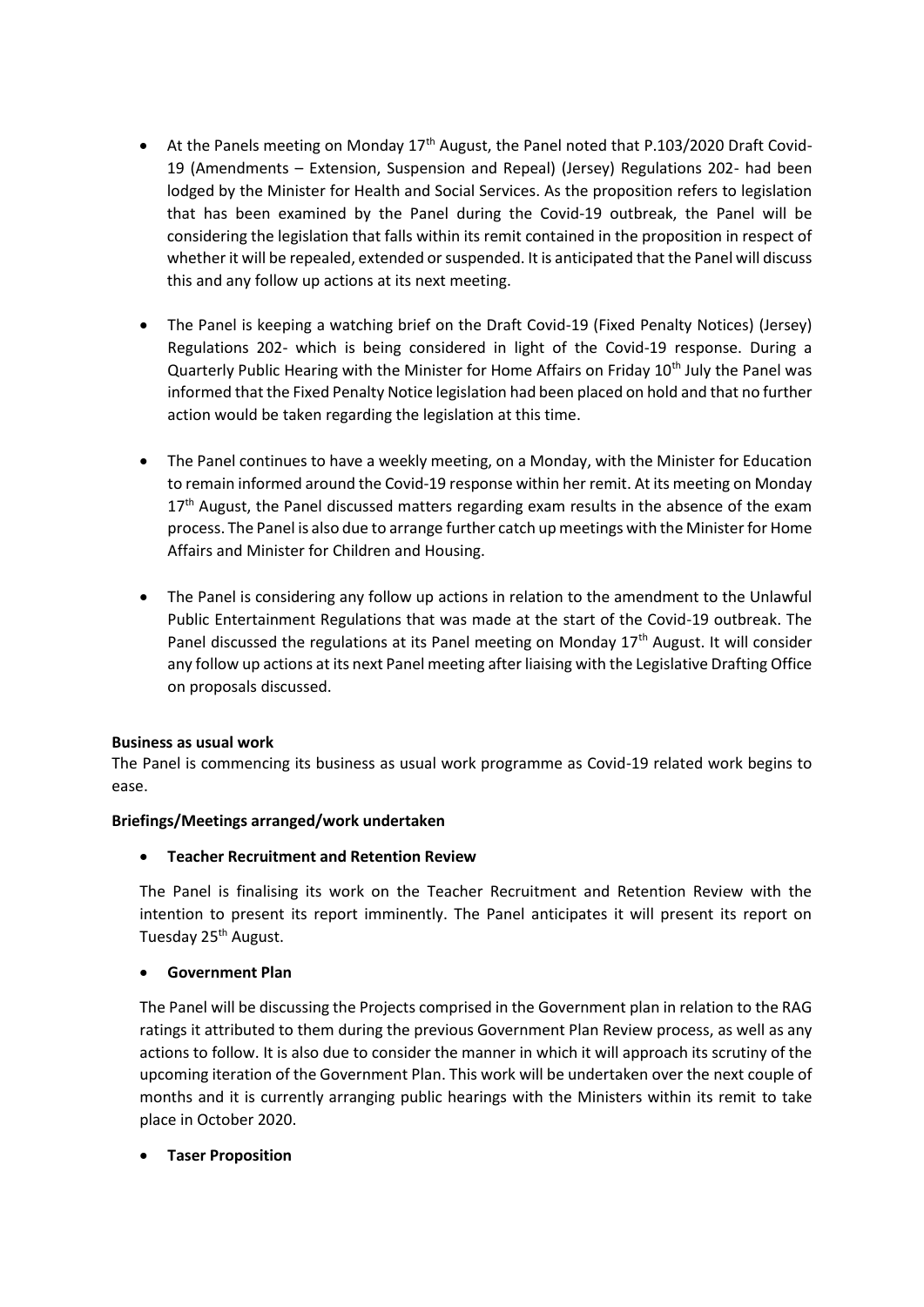The Panel is undertaking a review of the Change to the Deployment of Tasers by the States of Jersey Police which was lodged for debate by the Minister for Home Affairs on Tuesday 28<sup>th</sup> July. The Panel launched its review on Monday the  $10<sup>th</sup>$  August 2020. Letters have been sent to several stakeholders as outlined in the Scoping Document for the review requesting their views. The Panel has started to receive views from members of the public via online submissions through the States Assembly website.

## • **Updated Police Complaints Law**

The Panel received a briefing on proposals to update the Police Complaints law on Monday  $27<sup>th</sup>$ July which are due to be brought forward by the Minister for Home Affairs in due course. The Panel has compiled a Scoping Document and Terms of Reference for the proposed review and is considering its approach to a proposed review.

## • **Briefing from authors of the Independent School Funding Review**

The Panel is due to receive a briefing from the authors of the Independent School Funding Review on Monday 24<sup>th</sup> August.

## • **Briefing on progress of the Target Operating Model**

The Panel is due to receive a briefing from the Department for Justice and Home Affairs on the Target Operating Model on Tuesday 25<sup>th</sup> August.

## • **Public Quarterly Hearings**

The Panel is due to hold quarterly public hearings with the Minister for Education on Friday 25<sup>th</sup> September, with the Minister for Children and Housing on Friday 2<sup>nd</sup> October and the Minister for Home Affairs on Friday 9<sup>th</sup> October.

# **Environment, Housing and Infrastructure Panel**

**The Panel were due to meet on 18th August; however, the meeting was cancelled as there was not a quorum of Members present. The Panel's next meeting is due to take place on 1st September.** 

**Update on ongoing Scrutiny matters:**

 $\circ$  Bridging Island Plan Review – The Panel agreed the final draft of the Terms of Reference and Scoping document. The Panel discussed the need for an expert advisor, but it was agreed that one was not required at this time. The Panel noted that the Strategic Policy, Performance and Planning Department had already sought independent advice from their 'strategic partner' Arup Consulting, who had produced a report to inform the Minister's proposal to lodge a shorter 'bridging' Island Plan. As it would be possible to invite and question the Department's strategic partner at a public hearing or write to them (and others within the field of Planning) with written questions, it was decided it would be possible to seek valuable insight and expertise through these methods, as opposed to commissioning an advisor. The Bridging Island Plan Review launched on  $6<sup>th</sup>$  August and is open for submissions. The deadline for submissions is  $11<sup>th</sup>$ September.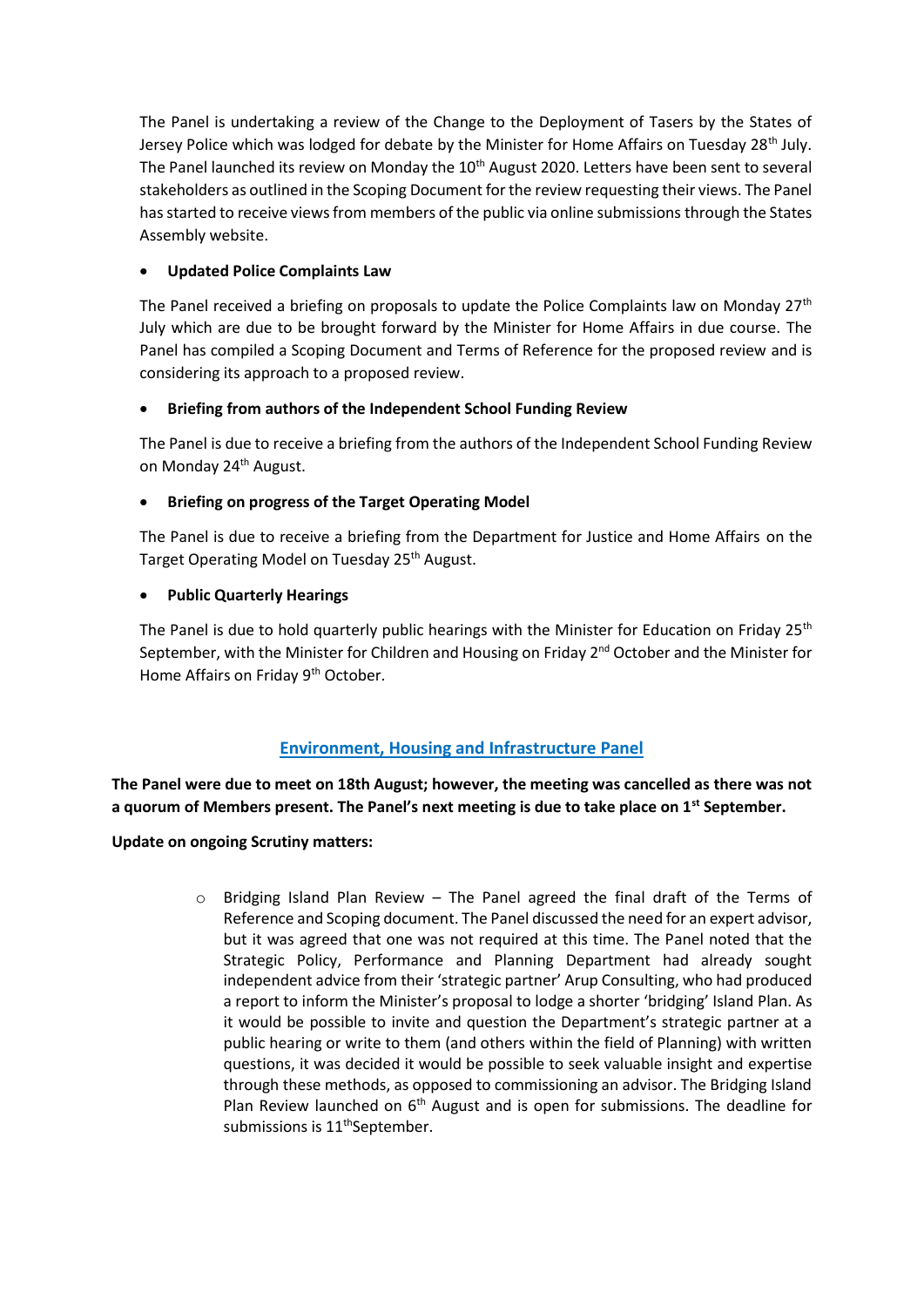- o [Investigation into the establishment of a digital register of landlords and tenants](https://statesassembly.gov.je/Pages/Propositions.aspx?ref=P.82/2020&refurl=%2fPages%2fPropositions.aspx)  [\[P.82/2020\]](https://statesassembly.gov.je/Pages/Propositions.aspx?ref=P.82/2020&refurl=%2fPages%2fPropositions.aspx) – the Panel discussed a progress update from the Minister for the Environment.
- o Residential Tenancy Deposit Scheme the Panel discussed a response from the Minister for Children and Housing outlining the process and rationale for the renewal of the contract with MyDeposits Jersey. The Panel is following up with the Minister with further queries on this. In particular, seeking clarification on what encouragement was given for local companies to bid for the tender as it was noted that no local companies had made a bid.
- $\circ$  Foreshore encroachment policy the Panel is still awaiting the final report of Jersey Property Holdings' internal review of the policy.
- o Government Plan the Panel noted a provisional timeline for the upcoming review and agreed public hearing dates with Ministers.

## **Future briefings/legislative changes to consider**

- The Panel is awaiting further updates from the Ministers for Children and Housing, Environment and Infrastructure as to how they might reprioritise resources to deliver projects contained within the Government Plan.
- The Panel was due to be briefed by Ministers and Officers from Growth, Housing and Environment on the GHE Target Operating Model, however the briefing was cancelled by the Department at short notice. An alternative date is being arranged for this briefing.

# **Health and Social Security Panel**

#### **Usual Business**

The Panel has undertaken work and received briefings on the following matters:

- The Panel noted substantial correspondence received from members of the public regarding the continued closure of Customer and Local Services ('CLS') at La Motte Street in St Helier. The Panel wrote to the Minister for Social Security on the 18th August, asking a number of questions and requesting that the decision to delay the re-opening of CLS be re-considered.
- The Panel received a joint briefing with the Corporate Services Scrutiny Panel on the Draft Community Costs Bonus (Jersey) Regulations 202- from the Strategic Policy, Planning and Performance Department on 18th August.

#### **Covid-19**

• Officers undertook a piece of work in respect of P.103/2020 - 'Draft Covid-19 (Amendments – Extension, Suspension and Repeal) (Jersey) Regulations 202-'. The work included identifying Emergency Legislation that had previously been scrutinsed by the Panel and whether it had proposed that the Legislation would be extended, suspended or repealed under P.103/2020.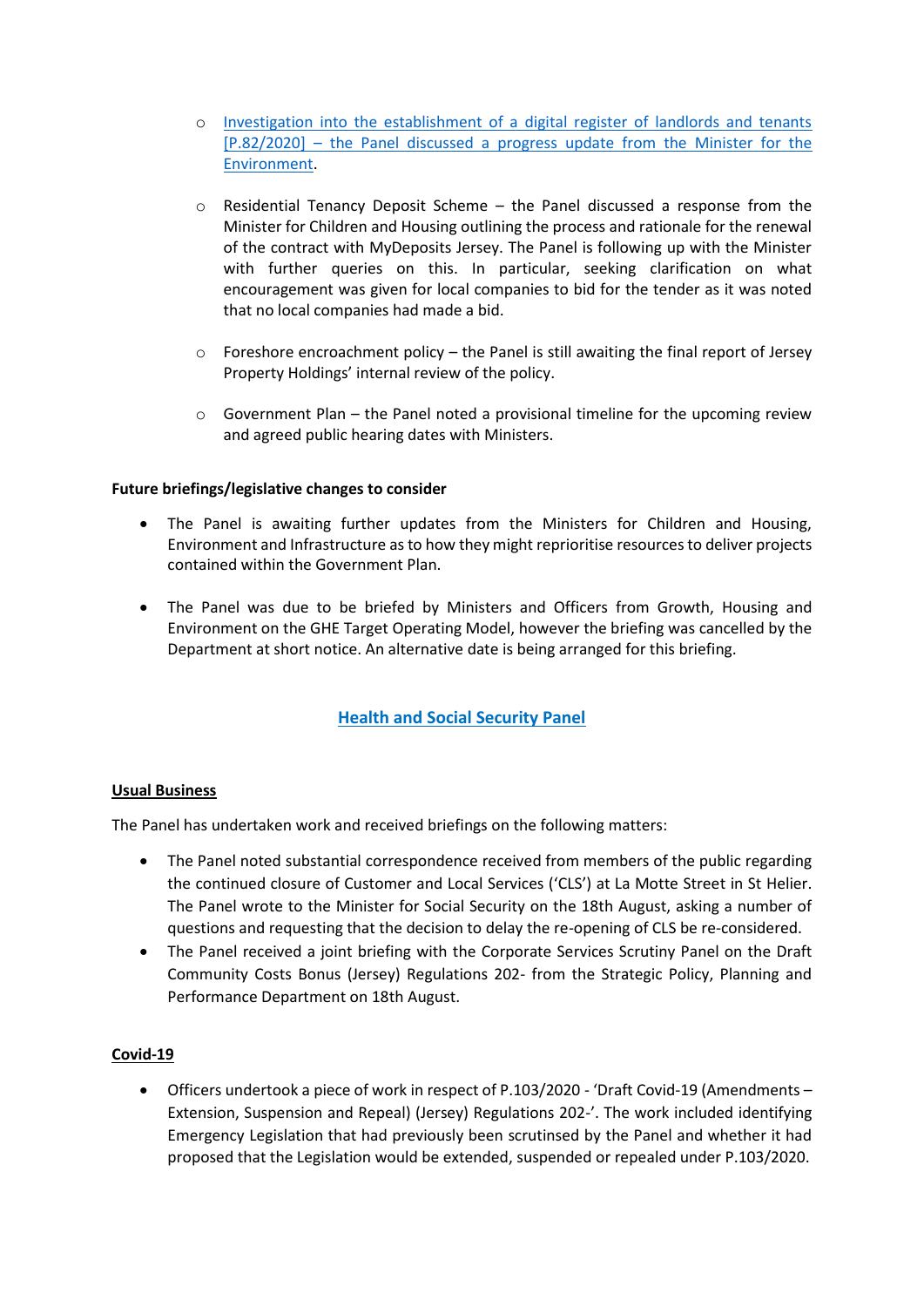#### **Jersey Care Model**

- Officers continued work on the JCM, including:
	- $\circ$  Collating submissions received from members of the public and interested parties on the JCM and organising these according to the JCM Terms of Reference.
	- o Identifying potential questions for the Panel's Hearing with the HSS Minister on 15th September.
	- o Drafting a targeted survey for GPs which includes questions on further working arrangements under the JCM.
- The Panel is awaiting urgent confirmation from the Minister for Health and Social Services as to when the Panel would be provided with a final draft of the JCM, in order to progress with its review.

## **Future briefings/legislative changes to consider:**

- The Panel's fortnightly briefing on 13th August on the Public Health Strategy from the Minister for Health and Social Services, was provisionally rescheduled for the 10th September.
- The Panel were due to meet privately on 20th August to discuss its Agenda, however due to a number of States Members and Officers taking annual leave, this will be rescheduled (TBC).

## **Public Accounts Committee**

- o **Public Hearings:** The PAC has been informed the performance appraisal of the Chief Executive (CE) is not available (and has not taken place) until the end of the month, therefore the public hearing on 24 August has been postponed.
- o The next scheduled Quarterly Hearing with the Chief Executive and the Treasurer is on 21 September and will include an update on the tracker system for implementing recommendations of the PAC and C&AG (expected end August 2020) throughout departments and issues of the CE's performance, in particular achieving objectives to spend wisely and to create savings and efficiency across the entire States service.
- o **Estate Management Review** call for evidence responses expected by 31 August 2020 (1 from Andium Homes received)
- o **Reports** Report on the States Annual Report and Accounts 2019, Executive Response expected 4 September 2020.
- o **C&AG:** Executive Responses to the C&AG's recent reports on 'Insurance', 'Use of Enforcement Powers' and 'SOJDC' have been published, the PAC will present its comments on all 3 this week. Expecting Executive Response to C&AG's report on 'Handling Complaints' on 19th August, the PAC has indicated it will comment (and present next week).
- The C&AG Board of Governance needs to extend its duration of membership, SPPP has prepared MD, process in motion.